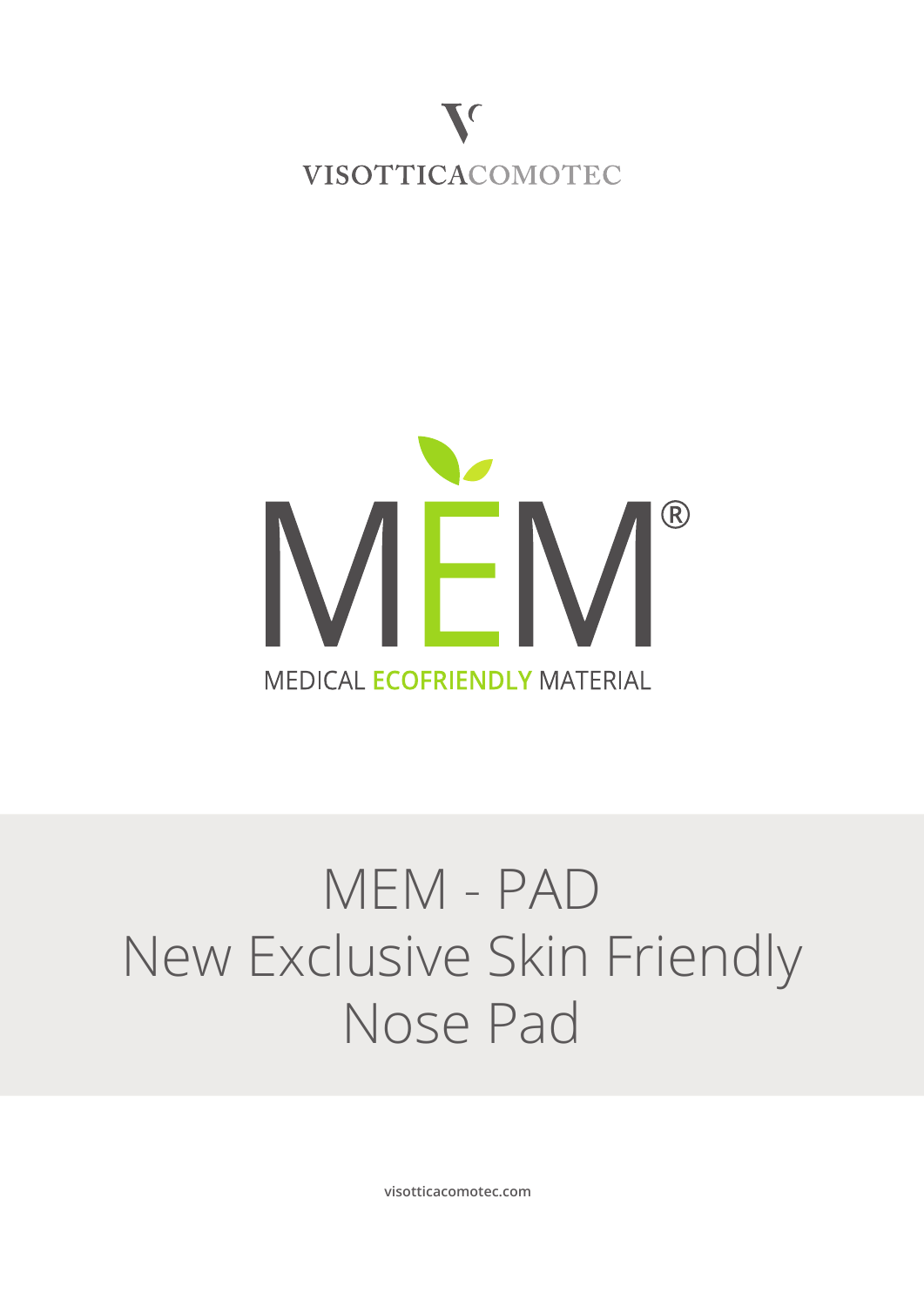## **New exclusive Medical Ecofriendly Material (MEM)**

The shell of the Nose Pad is made of MEM, a specific compound belonging to the family of TPE (thermoplastic elastomers).



## **MEM respects Humans and the Environment**

It does not contain dangerous or polluting elements:

- · NO ozone-depleting or toxic substances;
- · NO persistent pollutants;
- · NO heavy metals (which affect directly human health);
- · NO chlorine, therefore no release of dioxin if incinerated.



## **MEM is Recyclable**

The absence of highly volatile plasticizing elements or other additives allows total recyclability. The optimization of the production process of nose pads and specific national regulations in terms of disposal of optical products could bring to a 100% recyclability of the material.



## **MEM is an Energy Saver**

MEM is lighter than PVC; for the same amount of Pads produced, we can estimate a 25% reduction of plastic consumption. As a result, less energy is consumed during the production process.



#### **MEM is a Medical Grade material**

In addition to the other International Regulations, MEM is compliant to the United States Pharmacopeia USP CLASS VI for medical devices. Guaranteeing the best saveguard of consumer's health.

> **NOT HARMFUL TO THE HEALTH RESPECTFUL OF THE ENVIRONMENT**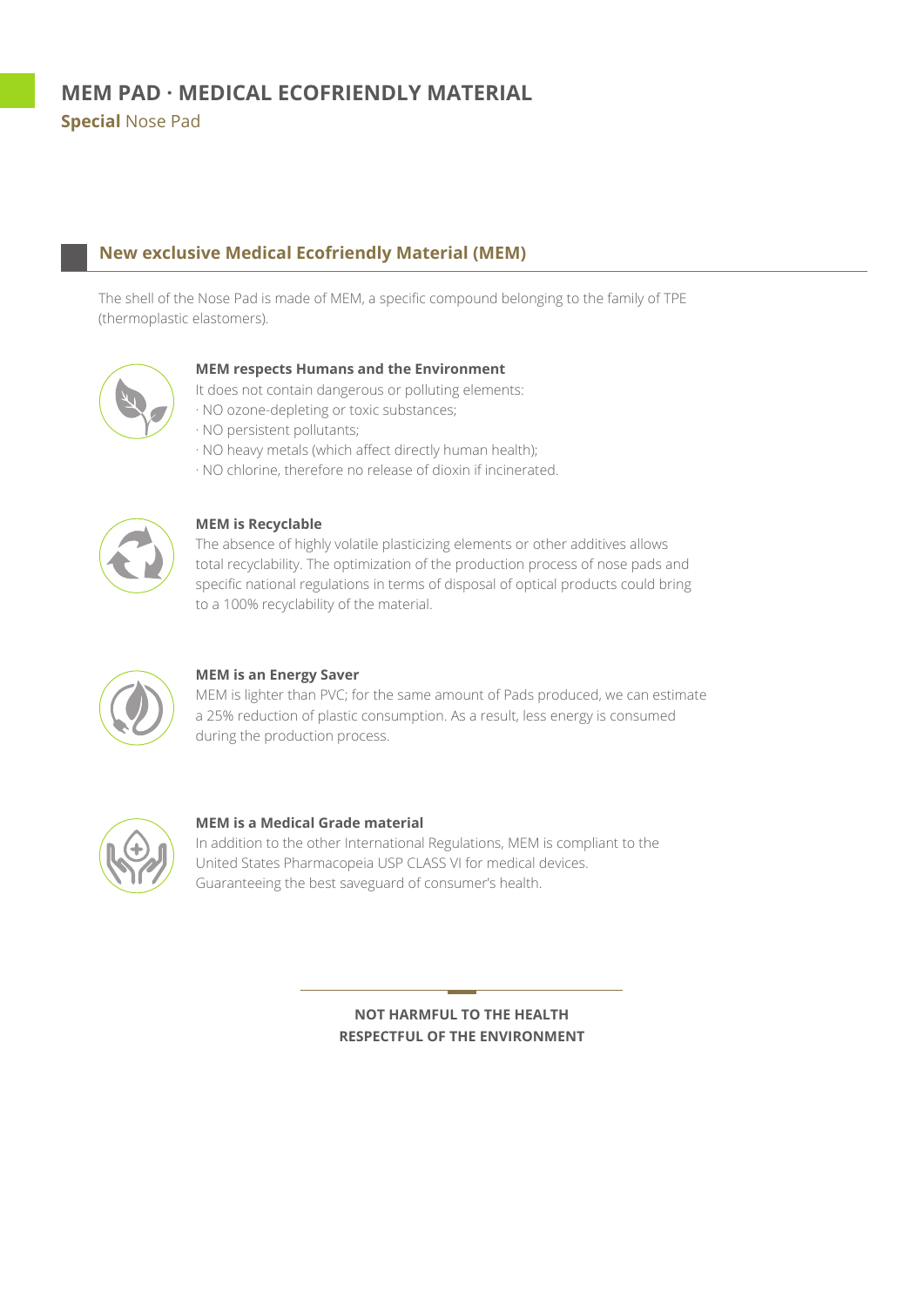## **BENEFITS**

• SKIN FRIENDLY - MEM is a biocompatible material, therefore is safe for the health, even after a prolonged contact with the skin.

• INCREASED COMFORT - Thanks to the smoother surface with a slightly higher grip, MEM Pad gives a more comfortable feeling than the common Nose Pads.

• DURABILITY - MEM Pad is very stable (in hardness, geometrical shape and color) hence it has a much longer lifetime than common Nose Pads.

• APPEARANCE - MEM Pad has a transparent "crystal warm" color and can be easily cleaned daily with water.

## **THE NOSE PAD**

- MEM shell is combined with a polycarbonate insert "C" shape, neutral or personalized;
- If personalized, the Logo can be oriented or not oriented;
- It is available in a full range of shapes, to satisfy 95% of market needs, in click and screw systems;
- The edges of the shell are rounded to ensure a smoother feeling at touch.

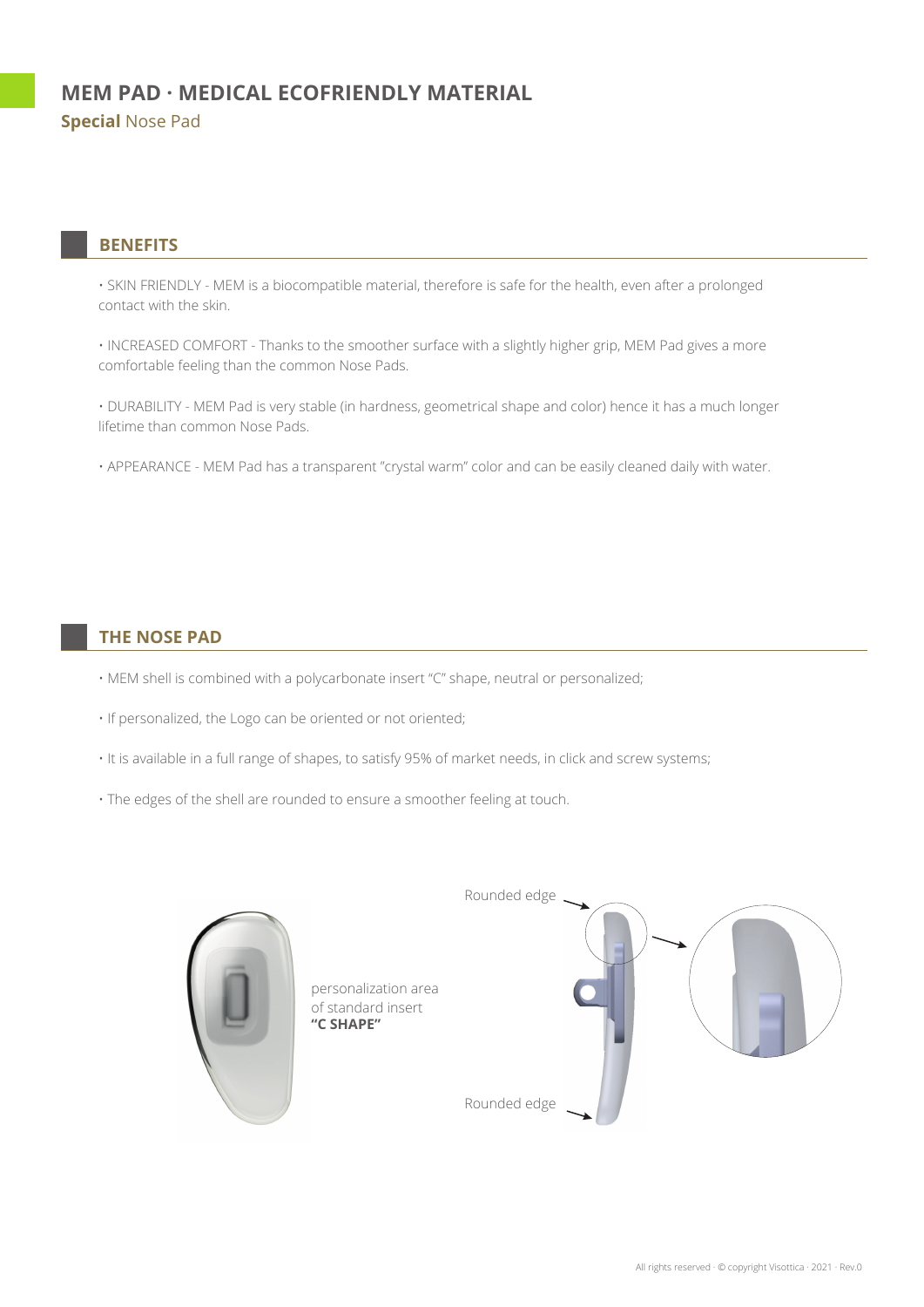## **STANDARD PERSONALIZATIONS**

**IP Ink Printing** on trasparent plastic insert



Red 186C Black 6C Gray 9C Blue 295C Green 343C Logo

**HS Hot Stamping** - Positive effect on trasparent plastic insert



Matt Gold Matt Silver Shiny Gold Shiny Silver Black 6C Logo

**HSE Hot Stamping Engraving** Logo in relief



Matt Gold Matt Silver Shiny Gold Shiny Silver Black 6C Logo

**GPIE Galvanized Plastic Insert Engraving** (only for Screw System) Not Prop.65 Label Free

## **FULL COMPLIANCE**

MEM is compliant to all International Regulations:

- **REACH** (Regulation (EC) No. 1907/2006 on the Registration, Evaluation, Authorisation and Restriction of Chemicals);
- **CPSIA** (Consumer Product Safety Improvement Act of 2008);
- **PROP. 65** (Safe Drinking Water and Toxic Enforcement Act of 1986 (California) **BPA Label Free**;
- **Conflict Minerals** (Dodd-Frank Wall Street Reform and Consumer Protection Act, sec. 1502).

MEM already satisfies the RSL (Restricted Substances List) required by the majority of buyers.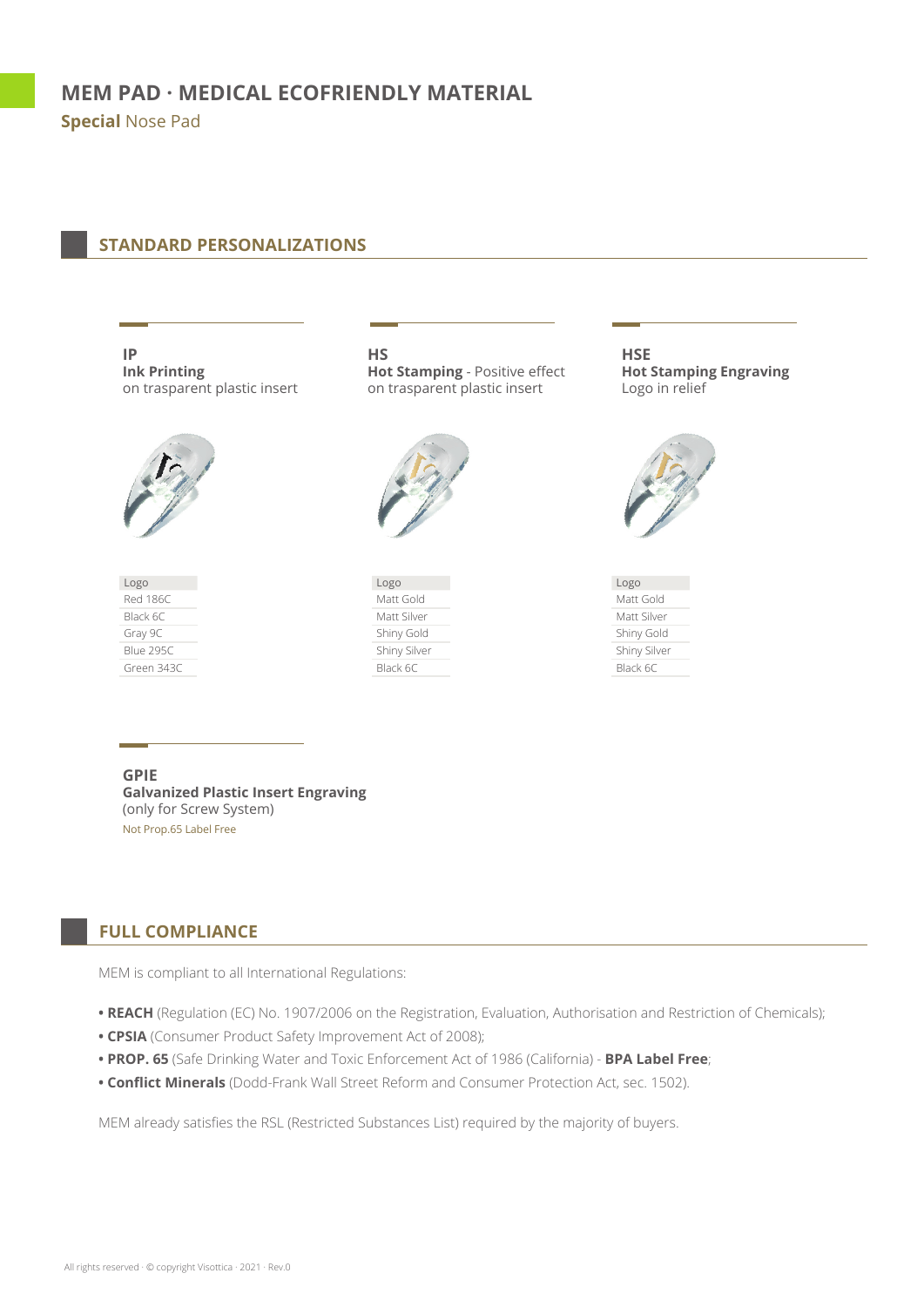## **OVAL SHAPE** 11,5mm

Regular Pad Material: Soft MEM Crystal Warm No insert



| <b>Neutral</b>       |                |
|----------------------|----------------|
| <b>BUTTON SYSTEM</b> | 81NPCB850A1BYX |

#### **TEARDROP SHAPE**

Regular Pad

**ERGOFEEL® SYSTEM · Self Aligning** Material: Soft MEM Crystal Warm Insert: PC insert "W Shape"



12mm

**TEARDROP SHAPE**

15mm

## Regular Pad

**ERGOFEEL® SYSTEM · Self Aligning** Material: Soft MEM Crystal Warm Insert: PC insert "W Shape"



## **Neutral** ERGOFEEL® SYSTEM | 81NPCB890A1WYX

**Personalized ERGOFEEL® SYSTEM** CB890 Personalization on "W" insert IP Positive HS Positive HSE Relief GPIE Screw

Deatailed offer on request

**Neutral**

| iveutral                |                |
|-------------------------|----------------|
| <b>ERGOFEEL® SYSTEM</b> | 81NPCB888A1WYX |
|                         |                |
|                         |                |
|                         |                |
| Personalized            |                |

| <b>ERGOFEEL® SYSTEM</b>          | CB888                                                                       |
|----------------------------------|-----------------------------------------------------------------------------|
| Personalization<br>on "W" insert | IP Positive<br><b>HS Positive</b><br><b>HSE Relief</b><br><b>GPIE Screw</b> |

Deatailed offer on request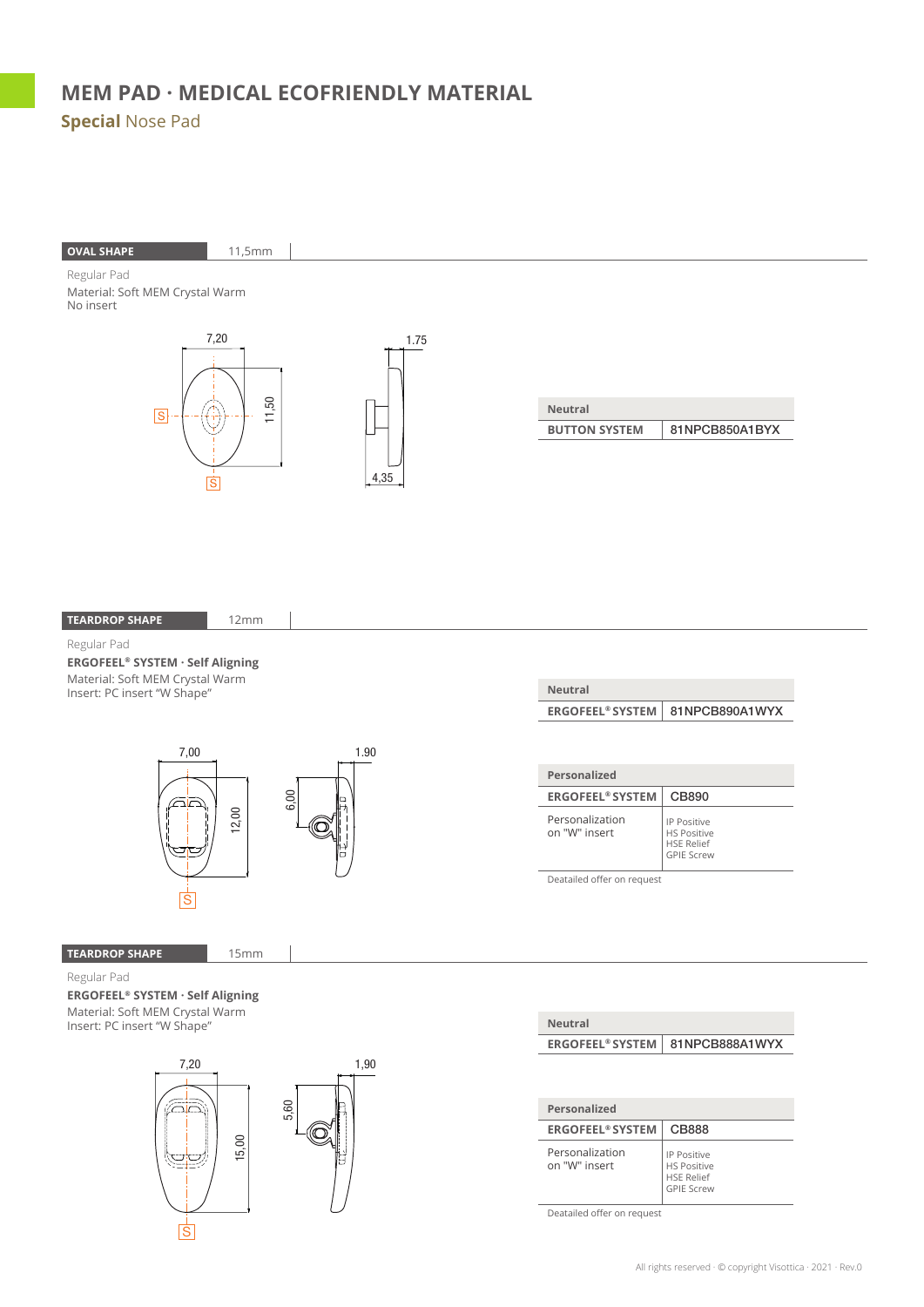



| <b>Neutral</b>      |                |
|---------------------|----------------|
| <b>SCREW SYSTEM</b> | 81NPC6302A1WYX |
| <b>CLICK SYSTEM</b> | 81NPC6303A1WYX |

| Personalized                     |                                                                                    |
|----------------------------------|------------------------------------------------------------------------------------|
| <b>SCREW SYSTEM</b>              | C6302                                                                              |
| <b>CLICK SYSTEM</b>              | C6303                                                                              |
| Personalization<br>on "C" insert | <b>IP Positive</b><br><b>HS Positive</b><br><b>HSE Relief</b><br><b>GPIE Screw</b> |

Deatailed offer on request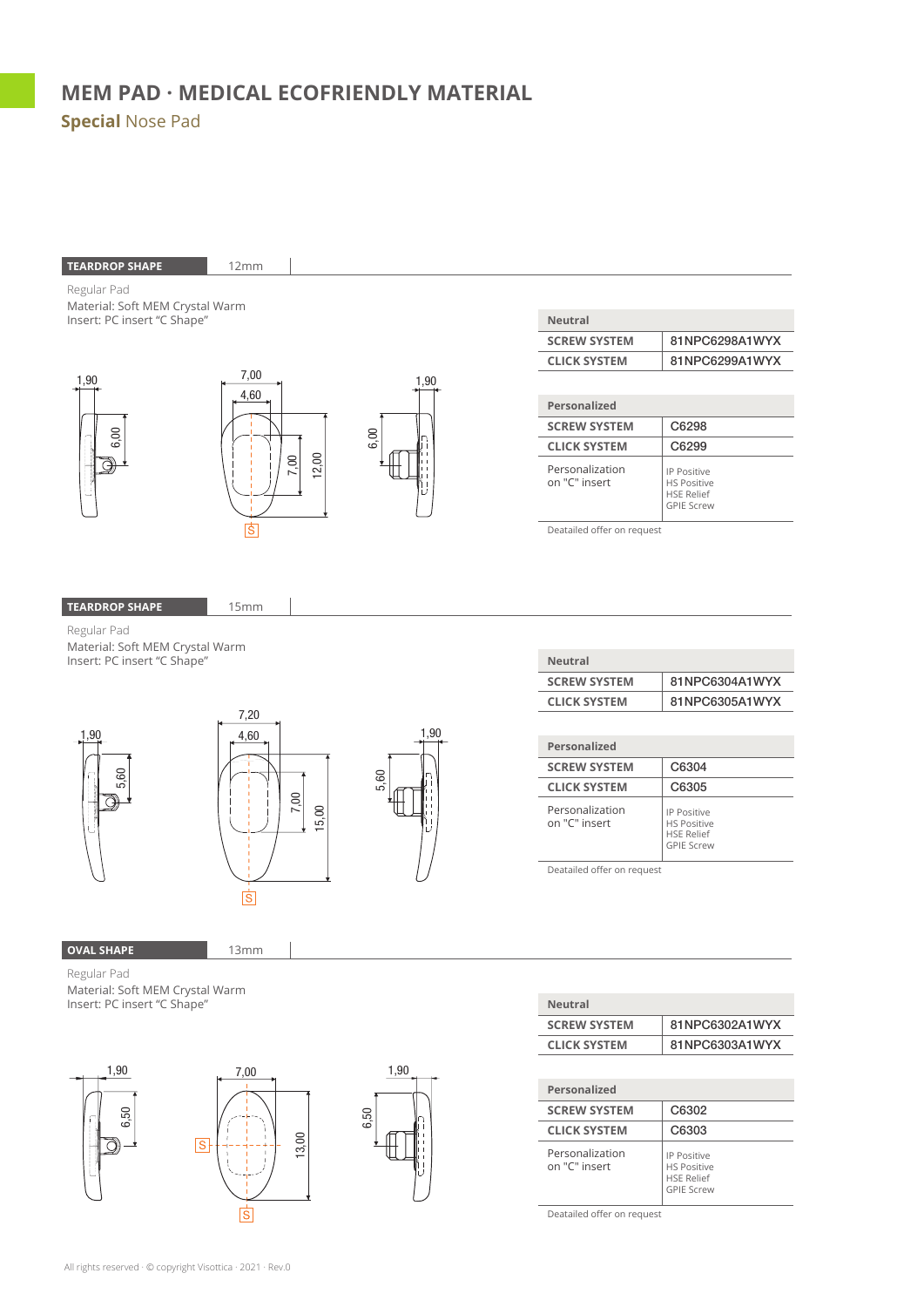

Regular Pad Material: Soft MEM Crystal Warm

Insert: PC insert "C Shape"



| <b>\leutral</b> |  |
|-----------------|--|
|-----------------|--|

| <b>Neutral</b>      |                |
|---------------------|----------------|
| <b>SCREW SYSTEM</b> | 81NPC6306A1WY0 |
| <b>CLICK SYSTEM</b> | 81NPC6307A1WY0 |

| Personalized                     |                                                                                    |
|----------------------------------|------------------------------------------------------------------------------------|
| <b>SCREW SYSTEM</b>              | C6306                                                                              |
| <b>CLICK SYSTEM</b>              | C6307                                                                              |
| Personalization<br>on "C" insert | <b>IP Positive</b><br><b>HS Positive</b><br><b>HSE Relief</b><br><b>GPIF Screw</b> |

Deatailed offer on request